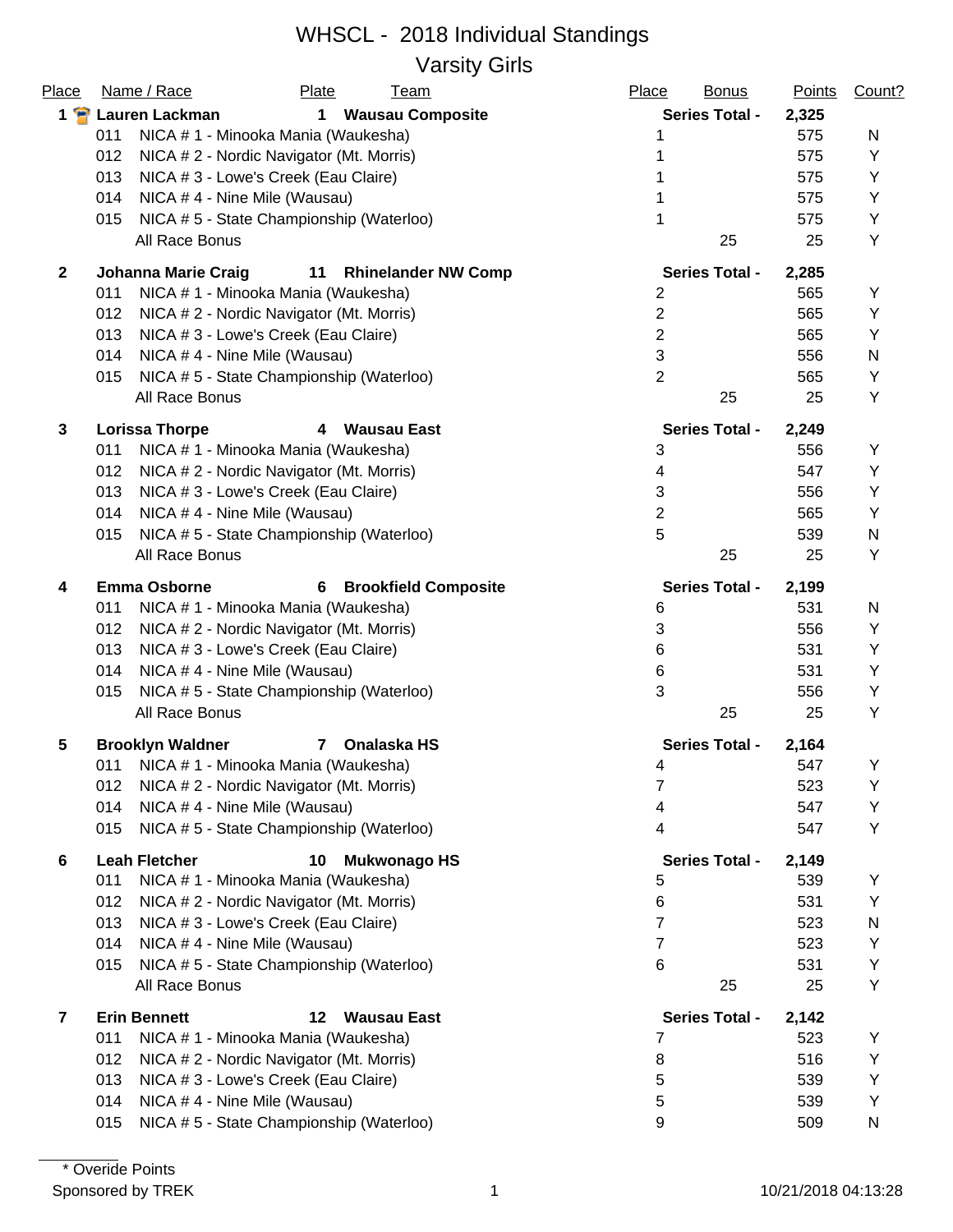# WHSCL - 2018 Individual Standings Varsity Girls

| Place | Name / Race                          | Plate                                    | <u>Team</u>                 | Place            | <b>Bonus</b>          | <b>Points</b> | Count? |
|-------|--------------------------------------|------------------------------------------|-----------------------------|------------------|-----------------------|---------------|--------|
|       | All Race Bonus                       |                                          |                             |                  | 25                    | 25            | Y      |
| 8     | <b>Mckenna Dwyer</b>                 | $\mathbf{2}$                             | <b>Cam-Rock Comp</b>        |                  | <b>Series Total -</b> | 2,105         |        |
|       | 011                                  | NICA # 1 - Minooka Mania (Waukesha)      |                             | 8                |                       | 516           | Υ      |
|       | 012                                  | NICA # 2 - Nordic Navigator (Mt. Morris) |                             | 5                |                       | 539           | Y      |
|       | 013                                  | NICA # 3 - Lowe's Creek (Eau Claire)     |                             | $\boldsymbol{9}$ |                       | 509           | N      |
|       | 014                                  | NICA #4 - Nine Mile (Wausau)             |                             | 9                |                       | 509           | Υ      |
|       | 015                                  | NICA #5 - State Championship (Waterloo)  |                             | 8                |                       | 516           | Y      |
|       | All Race Bonus                       |                                          |                             |                  | 25                    | 25            | Y      |
| 9     | <b>Erin Vanderschaaf</b>             | 5                                        | <b>Marquette Senior HS</b>  |                  | <b>Series Total -</b> | 2,099         |        |
|       | 011                                  | NICA # 1 - Minooka Mania (Waukesha)      |                             | 9                |                       | 509           | Y      |
|       | 012                                  | NICA # 2 - Nordic Navigator (Mt. Morris) |                             | 12               |                       | 489           | N      |
|       | 013                                  | NICA # 3 - Lowe's Creek (Eau Claire)     |                             | 4                |                       | 547           | Y      |
|       | 014                                  | NICA #4 - Nine Mile (Wausau)             |                             | 8                |                       | 516           | Y      |
|       | 015                                  | NICA #5 - State Championship (Waterloo)  |                             | 10               |                       | 502           | Υ      |
|       | All Race Bonus                       |                                          |                             |                  | 25                    | 25            | Υ      |
| 10    | <b>Bergen Anderson</b>               |                                          | 3 Wausau East               |                  | <b>Series Total -</b> | 2,068         |        |
|       | 011                                  | NICA # 1 - Minooka Mania (Waukesha)      |                             | 10               |                       | 502           | N      |
|       | 012                                  | NICA # 2 - Nordic Navigator (Mt. Morris) |                             | 10               |                       | 502           | Y      |
|       | 013                                  | NICA # 3 - Lowe's Creek (Eau Claire)     |                             | 8                |                       | 516           | Υ      |
|       | 014                                  | NICA #4 - Nine Mile (Wausau)             |                             | 10               |                       | 502           | Υ      |
|       | 015                                  | NICA #5 - State Championship (Waterloo)  |                             | 7                |                       | 523           | Υ      |
|       | All Race Bonus                       |                                          |                             |                  | 25                    | 25            | Y      |
| 11    | <b>Janneke Bannink</b>               | 8                                        | <b>Shorewood Greyhounds</b> |                  | <b>Series Total -</b> | 2,000         |        |
|       | 011                                  | NICA # 1 - Minooka Mania (Waukesha)      |                             | 11               |                       | 495           | Y      |
|       | 012                                  | NICA # 2 - Nordic Navigator (Mt. Morris) |                             | 13               |                       | 483           | N      |
|       | 013                                  | NICA # 3 - Lowe's Creek (Eau Claire)     |                             | 10               |                       | 502           | Y      |
|       | 014                                  | NICA #4 - Nine Mile (Wausau)             |                             | 12               |                       | 489           | Υ      |
|       | 015                                  | NICA # 5 - State Championship (Waterloo) |                             | 12               |                       | 489           | Υ      |
|       | All Race Bonus                       |                                          |                             |                  | 25                    | 25            | Υ      |
| 12    | Makayla Niggemann 13 Central WI Comp |                                          |                             |                  | <b>Series Total -</b> | 1,485         |        |
|       | 012                                  | NICA # 2 - Nordic Navigator (Mt. Morris) |                             | 11               |                       | 495           | Υ      |
|       | 014                                  | NICA #4 - Nine Mile (Wausau)             |                             | 11               |                       | 495           | Y      |
|       | 015                                  | NICA #5 - State Championship (Waterloo)  |                             | 11               |                       | 495           | Υ      |
| 13    | <b>Madelyn Anderson</b>              | 9                                        | <b>Eau Claire Mem HS</b>    |                  | <b>Series Total -</b> | 509           |        |
|       | 012                                  | NICA #2 - Nordic Navigator (Mt. Morris)  |                             | 9                |                       | 509           | Υ      |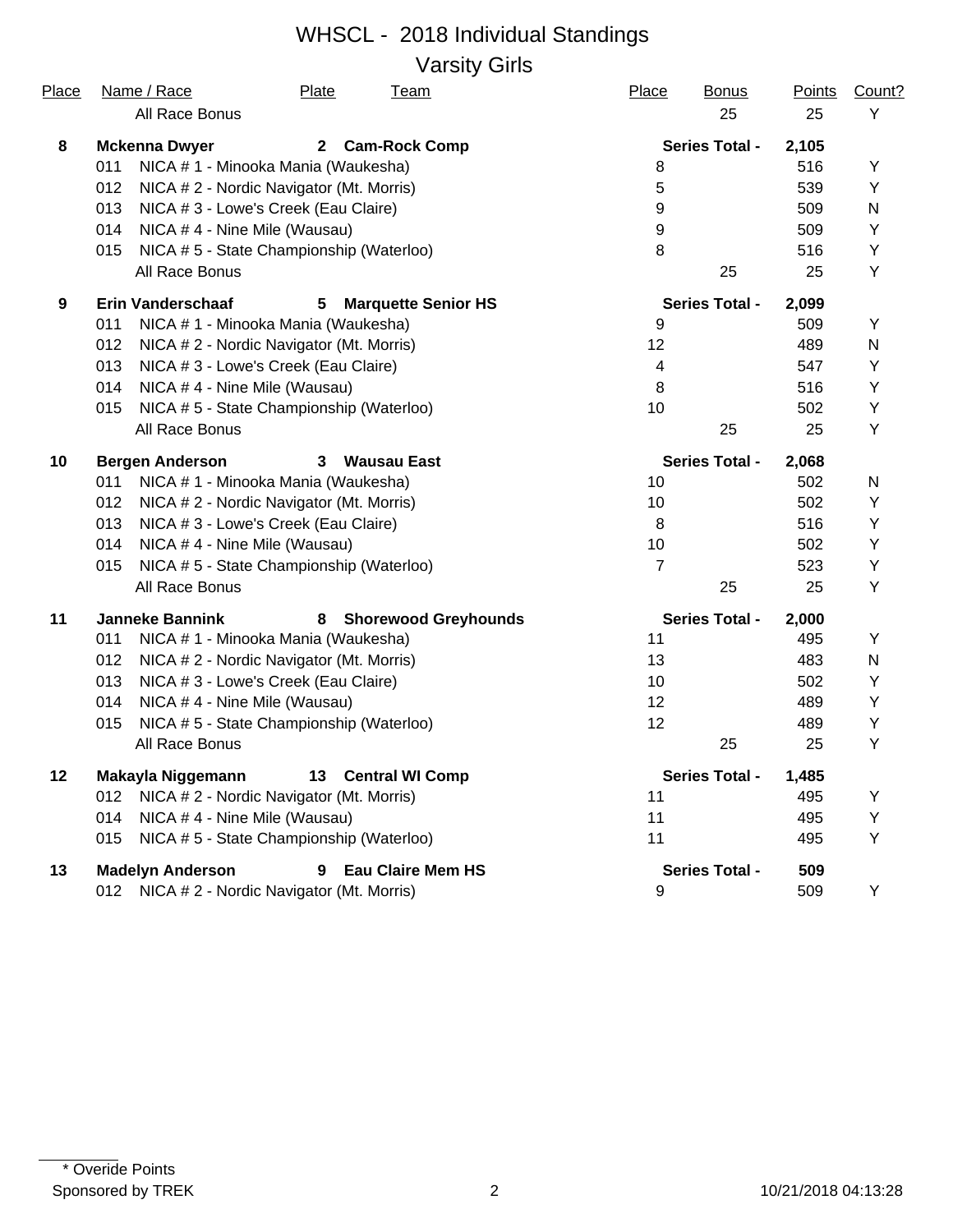# WHSCL - 2018 Individual Standings JV III Girls

| Place        | Name / Race                                     | Plate     | <b>Team</b>                | Place<br><b>Bonus</b> | <b>Points</b> | Count? |
|--------------|-------------------------------------------------|-----------|----------------------------|-----------------------|---------------|--------|
| $1 \bullet$  | <b>Becca Somerville</b>                         |           | 113 Fall Creek HS          | <b>Series Total -</b> | 2,185         |        |
|              | NICA # 1 - Minooka Mania (Waukesha)<br>011      |           |                            |                       | 540           | Y      |
|              | 012<br>NICA # 2 - Nordic Navigator (Mt. Morris) |           |                            |                       | 540           | Υ      |
|              | 013<br>NICA # 3 - Lowe's Creek (Eau Claire)     |           |                            |                       | 540           | Y      |
|              | NICA #4 - Nine Mile (Wausau)<br>014             |           |                            |                       | 540           | Y      |
|              | NICA #5 - State Championship (Waterloo)<br>015  |           |                            | 3                     | 521           | N      |
|              | All Race Bonus                                  |           |                            | 25                    | 25            | Υ      |
| $\mathbf{2}$ | <b>Kylie Krayer</b>                             | 108       | <b>Sauk Prairie HS</b>     | <b>Series Total -</b> | 2,155         |        |
|              | NICA # 1 - Minooka Mania (Waukesha)<br>011      |           |                            | $\overline{c}$        | 530           | N      |
|              | 012<br>NICA # 2 - Nordic Navigator (Mt. Morris) |           |                            | $\mathbf{2}$          | 530           | Y      |
|              | 013<br>NICA # 3 - Lowe's Creek (Eau Claire)     |           |                            | $\overline{2}$        | 530           | Y      |
|              | 014<br>NICA #4 - Nine Mile (Wausau)             |           |                            | $\overline{2}$        | 530           | Y      |
|              | NICA #5 - State Championship (Waterloo)<br>015  |           |                            | 1                     | 540           | Y      |
|              | All Race Bonus                                  |           |                            | 25                    | 25            | Y      |
| 3            | <b>Alexis Brooks</b>                            | 110       | <b>Westosha Comp</b>       | <b>Series Total -</b> | 2,100         |        |
|              | NICA # 1 - Minooka Mania (Waukesha)<br>011      |           |                            | 4                     | 512           | N      |
|              | 012<br>NICA # 2 - Nordic Navigator (Mt. Morris) |           |                            | 3                     | 521           | Y      |
|              | 013<br>NICA # 3 - Lowe's Creek (Eau Claire)     |           |                            | 3                     | 521           | Y      |
|              | NICA #4 - Nine Mile (Wausau)<br>014             |           |                            | 3                     | 521           | Y      |
|              | NICA #5 - State Championship (Waterloo)<br>015  |           |                            | 4                     | 512           | Y      |
|              | All Race Bonus                                  |           |                            | 25                    | 25            | Υ      |
| 4            | <b>Abbey Dahlseng</b>                           | 116 SPASH |                            | <b>Series Total -</b> | 2,083         |        |
|              | NICA # 1 - Minooka Mania (Waukesha)<br>011      |           |                            | 5                     | 504           | N      |
|              | 012<br>NICA # 2 - Nordic Navigator (Mt. Morris) |           |                            | 5                     | 504           | Υ      |
|              | 013<br>NICA # 3 - Lowe's Creek (Eau Claire)     |           |                            | 4                     | 512           | Y      |
|              | 014<br>NICA #4 - Nine Mile (Wausau)             |           |                            | 4                     | 512           | Y      |
|              | NICA #5 - State Championship (Waterloo)<br>015  |           |                            | $\overline{2}$        | 530           | Y      |
|              | All Race Bonus                                  |           |                            | 25                    | 25            | Y      |
| 5            | <b>Alexis Pyrchalla</b>                         | 120       | <b>Rhinelander HS</b>      | <b>Series Total -</b> | 2,017         |        |
|              | NICA # 1 - Minooka Mania (Waukesha)<br>011      |           |                            | 9                     | 474           | N      |
|              | NICA # 2 - Nordic Navigator (Mt. Morris)<br>012 |           |                            | 6                     | 496           | Υ      |
|              | 013<br>NICA # 3 - Lowe's Creek (Eau Claire)     |           |                            | 6                     | 496           | Υ      |
|              | 014<br>NICA #4 - Nine Mile (Wausau)             |           |                            | 6                     | 496           | Y      |
|              | NICA #5 - State Championship (Waterloo)<br>015  |           |                            | 5                     | 504           | Y      |
|              | All Race Bonus                                  |           |                            | 25                    | 25            | Y      |
| 6            | Jacey Johnson                                   | 111       | <b>Marquette Senior HS</b> | <b>Series Total -</b> | 1,973         |        |
|              | NICA # 1 - Minooka Mania (Waukesha)<br>011      |           |                            | 3                     | 521           | Y      |
|              | 012<br>NICA # 2 - Nordic Navigator (Mt. Morris) |           |                            | 11                    | 460           | Y      |
|              | 013<br>NICA # 3 - Lowe's Creek (Eau Claire)     |           |                            | 5                     | 504           | Υ      |
|              | NICA #5 - State Championship (Waterloo)<br>015  |           |                            | $\overline{7}$        | 488           | Y      |
| 7            | <b>Natalie Emerson</b>                          | 109       | <b>SPASH</b>               | <b>Series Total -</b> | 1,963         |        |
|              | NICA # 1 - Minooka Mania (Waukesha)<br>011      |           |                            | 7                     | 488           | Y      |
|              | 012<br>NICA # 2 - Nordic Navigator (Mt. Morris) |           |                            | 8                     | 481           | N      |
|              | 013<br>NICA # 3 - Lowe's Creek (Eau Claire)     |           |                            | 7                     | 488           | Y      |
|              | NICA #4 - Nine Mile (Wausau)<br>014             |           |                            | 8                     | 481           | Υ      |
|              | NICA #5 - State Championship (Waterloo)<br>015  |           |                            | 8                     | 481           | Υ      |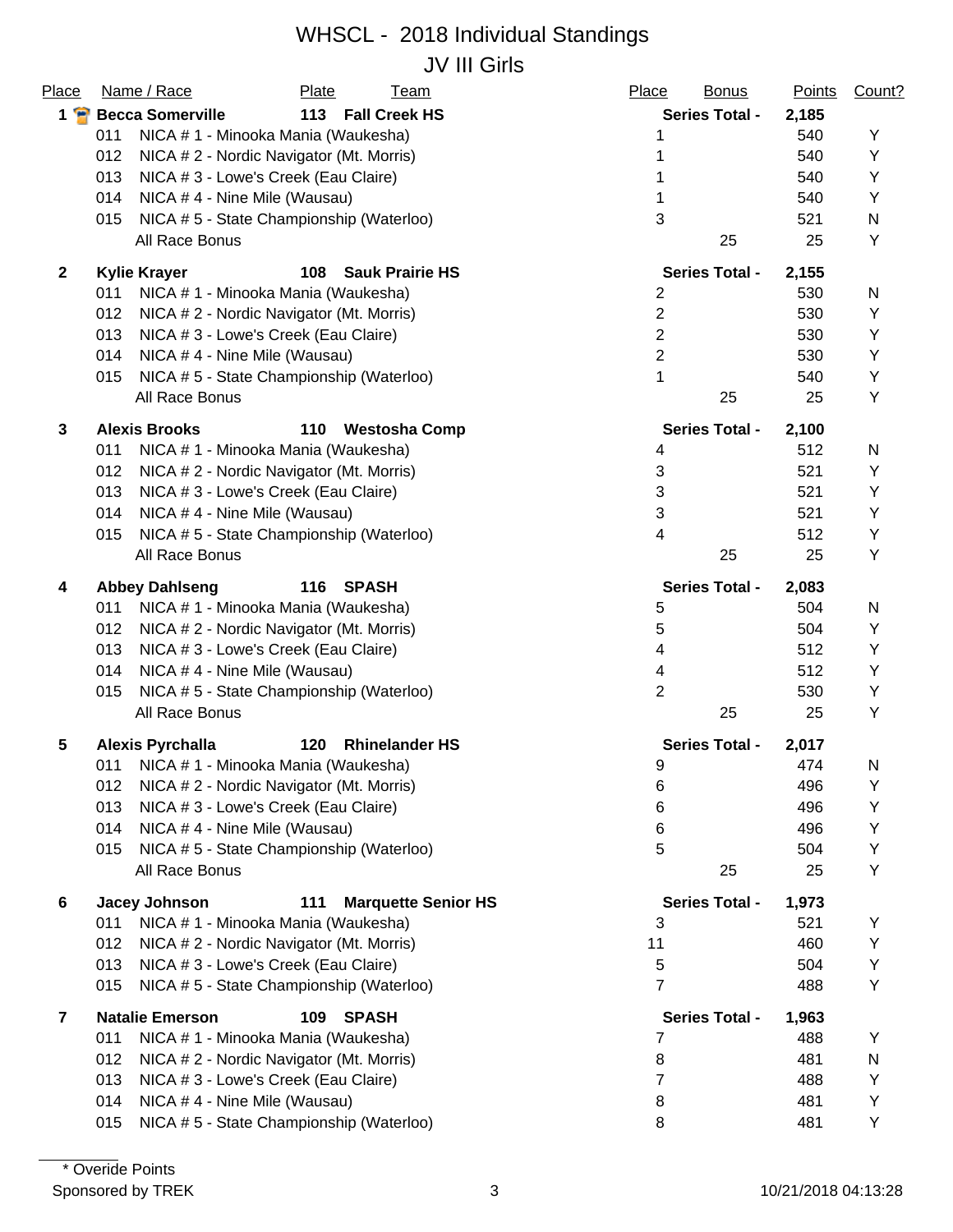## WHSCL - 2018 Individual Standings JV III Girls

| Place   | Name / Race<br>Plate<br><u>Team</u>                     | Place<br><b>Bonus</b> | <u>Points</u> | Count?       |
|---------|---------------------------------------------------------|-----------------------|---------------|--------------|
|         | All Race Bonus                                          | 25                    | 25            | Y            |
| 8       | Nia Gengler<br>103<br><b>Independent Racers</b>         | <b>Series Total -</b> | 1,956         |              |
|         | NICA #1 - Minooka Mania (Waukesha)<br>011               | 6                     | 496           | Υ            |
|         | 012<br>NICA # 2 - Nordic Navigator (Mt. Morris)         | 4                     | 512           | Y            |
|         | NICA #4 - Nine Mile (Wausau)<br>014                     | 9                     | 474           | Y            |
|         | NICA #5 - State Championship (Waterloo)<br>015          | 9                     | 474           | Y            |
| 9       | <b>Emma Hjelle</b><br>122<br><b>Rhinelander HS</b>      | <b>Series Total -</b> | 1,949         |              |
|         | 011<br>NICA # 1 - Minooka Mania (Waukesha)              | 8                     | 481           | Y            |
|         | 012<br>NICA # 2 - Nordic Navigator (Mt. Morris)         | 7                     | 488           | Y            |
|         | 013<br>NICA # 3 - Lowe's Creek (Eau Claire)             | 11                    | 460           | $\mathsf{N}$ |
|         | 014<br>NICA #4 - Nine Mile (Wausau)                     | $\overline{7}$        | 488           | Υ            |
|         | NICA #5 - State Championship (Waterloo)<br>015          | 10                    | 467           | Y            |
|         | All Race Bonus                                          | 25                    | 25            | Y            |
| 10      | <b>Josalin Kumm</b><br>115<br><b>Central WI Comp</b>    | <b>Series Total -</b> | 1,930         |              |
|         | NICA # 1 - Minooka Mania (Waukesha)<br>011              | 11                    | 460           | N            |
|         | 012<br>NICA # 2 - Nordic Navigator (Mt. Morris)         | 9                     | 474           | Υ            |
|         | 013<br>NICA # 3 - Lowe's Creek (Eau Claire)             | 10                    | 467           | Y            |
|         | NICA #4 - Nine Mile (Wausau)<br>014                     | 5                     | 504           | Y            |
|         | NICA #5 - State Championship (Waterloo)<br>015          | 11                    | 460           | Y            |
|         | All Race Bonus                                          | 25                    | 25            | Y            |
| 11      | <b>Mia Scarlato</b><br>117 Westosha Comp NPier          | <b>Series Total -</b> | 1,909         |              |
|         | NICA # 1 - Minooka Mania (Waukesha)<br>011              | 13                    | 448           | N            |
|         | 012<br>NICA # 2 - Nordic Navigator (Mt. Morris)         | 12                    | 454           | Y            |
|         | 013<br>NICA # 3 - Lowe's Creek (Eau Claire)             | 9                     | 474           | Y            |
|         | 014<br>NICA #4 - Nine Mile (Wausau)                     | 11                    | 460           | Y            |
|         | NICA #5 - State Championship (Waterloo)<br>015          | 6                     | 496           | Y            |
|         | All Race Bonus                                          | 25                    | 25            | Y            |
| $12 \,$ | <b>Ava Shively</b><br>106<br><b>LaCrosse Central HS</b> | <b>Series Total -</b> | 1,907         |              |
|         | NICA # 1 - Minooka Mania (Waukesha)<br>011              | 10                    | 467           | Υ            |
|         | 012 NICA # 2 - Nordic Navigator (Mt. Morris)            | 10 <sup>°</sup>       | 467           | Y            |
|         | NICA # 3 - Lowe's Creek (Eau Claire)<br>013             | 8                     | 481           | Y            |
|         | 014<br>NICA #4 - Nine Mile (Wausau)                     | 10                    | 467           | Υ            |
|         | NICA #5 - State Championship (Waterloo)<br>015          | 12                    | 454           | N            |
|         | All Race Bonus                                          | 25                    | 25            | Y            |
| 13      | <b>Avery Luebke</b><br>112 Holmen HS                    | <b>Series Total -</b> | 1,835         |              |
|         | NICA # 1 - Minooka Mania (Waukesha)<br>011              | 12                    | 454           | Υ            |
|         | 012<br>NICA # 2 - Nordic Navigator (Mt. Morris)         | 13                    | 448           | Υ            |
|         | NICA # 3 - Lowe's Creek (Eau Claire)<br>013             | 12                    | 454           | Υ            |
|         | 014<br>NICA #4 - Nine Mile (Wausau)                     | 12                    | 454           | Υ            |
|         | NICA #5 - State Championship (Waterloo)<br>015          | 14                    | 442           | N            |
|         | All Race Bonus                                          | 25                    | 25            | Υ            |
| 14      | <b>Diana Flores</b><br>121<br><b>MKE MTB Composite</b>  | <b>Series Total -</b> | 1,774         |              |
|         | NICA # 1 - Minooka Mania (Waukesha)<br>011              | 14                    | 442           | Y            |
|         | NICA #2 - Nordic Navigator (Mt. Morris)<br>012          | 14                    | 442           | Y            |
|         | NICA # 3 - Lowe's Creek (Eau Claire)<br>013             | 14                    | 442           | Υ            |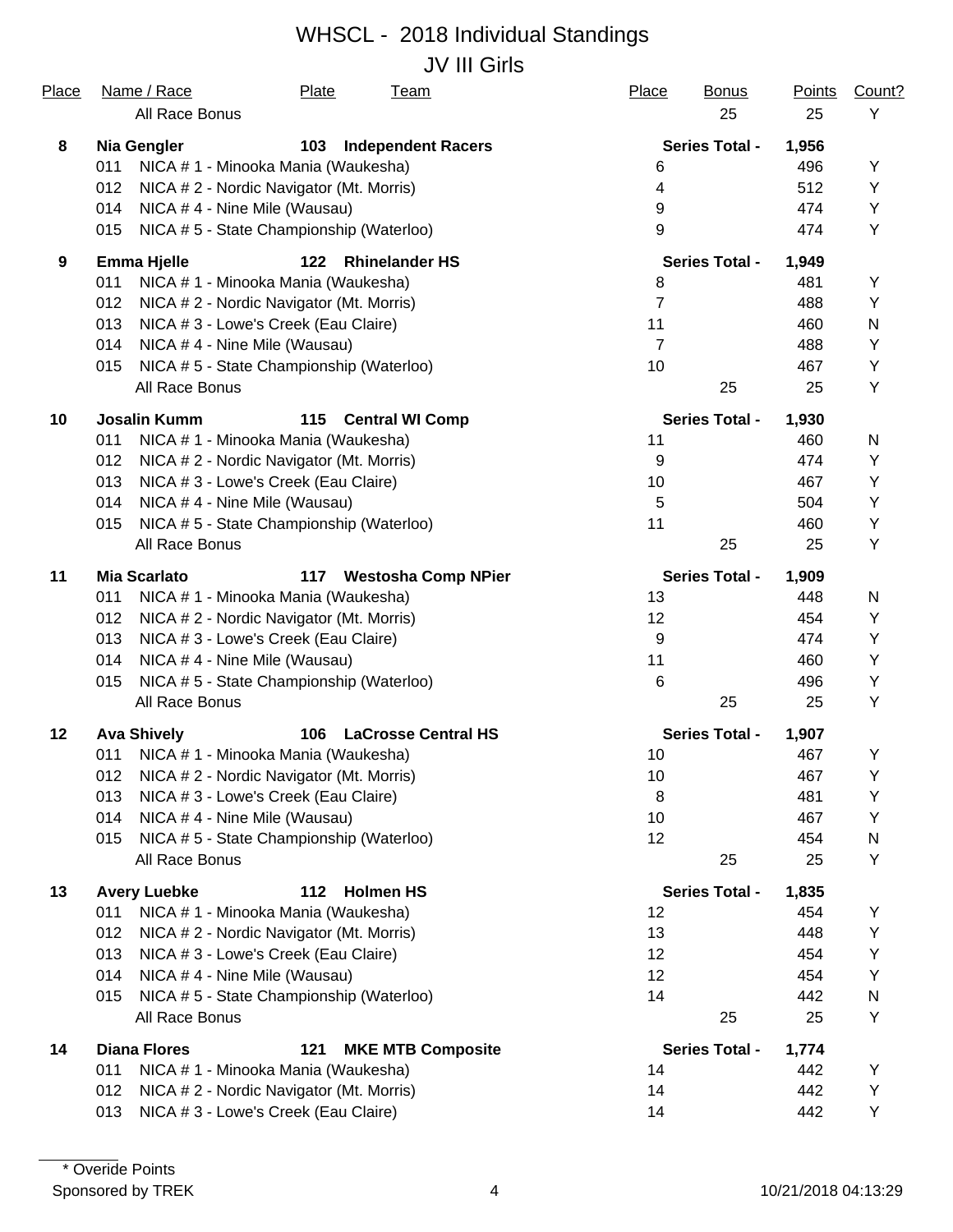# WHSCL - 2018 Individual Standings JV III Girls

| Place                                          |     | Name / Race                  | Plate                                    | Team                       | Place | <b>Bonus</b>          | Points | Count? |
|------------------------------------------------|-----|------------------------------|------------------------------------------|----------------------------|-------|-----------------------|--------|--------|
|                                                | 015 |                              | NICA # 5 - State Championship (Waterloo) |                            | 13    |                       | 448    | v      |
| 15                                             |     | Jennifer Kubowski            | 114                                      | <b>Central WI Comp</b>     |       | <b>Series Total -</b> | 1,332  |        |
|                                                | 013 |                              | NICA # 3 - Lowe's Creek (Eau Claire)     |                            | 13    |                       | 448    | v      |
|                                                | 014 | NICA #4 - Nine Mile (Wausau) |                                          |                            | 13    |                       | 448    | v      |
| NICA #5 - State Championship (Waterloo)<br>015 |     |                              |                                          |                            | 15    |                       | 436    | v      |
| 16                                             |     | <b>Sarah Vielhaber</b>       | 123                                      | <b>La Crosse Composite</b> |       | <b>Series Total -</b> | 436    |        |
|                                                | 011 |                              | NICA # 1 - Minooka Mania (Waukesha)      |                            | 15    |                       | 436    |        |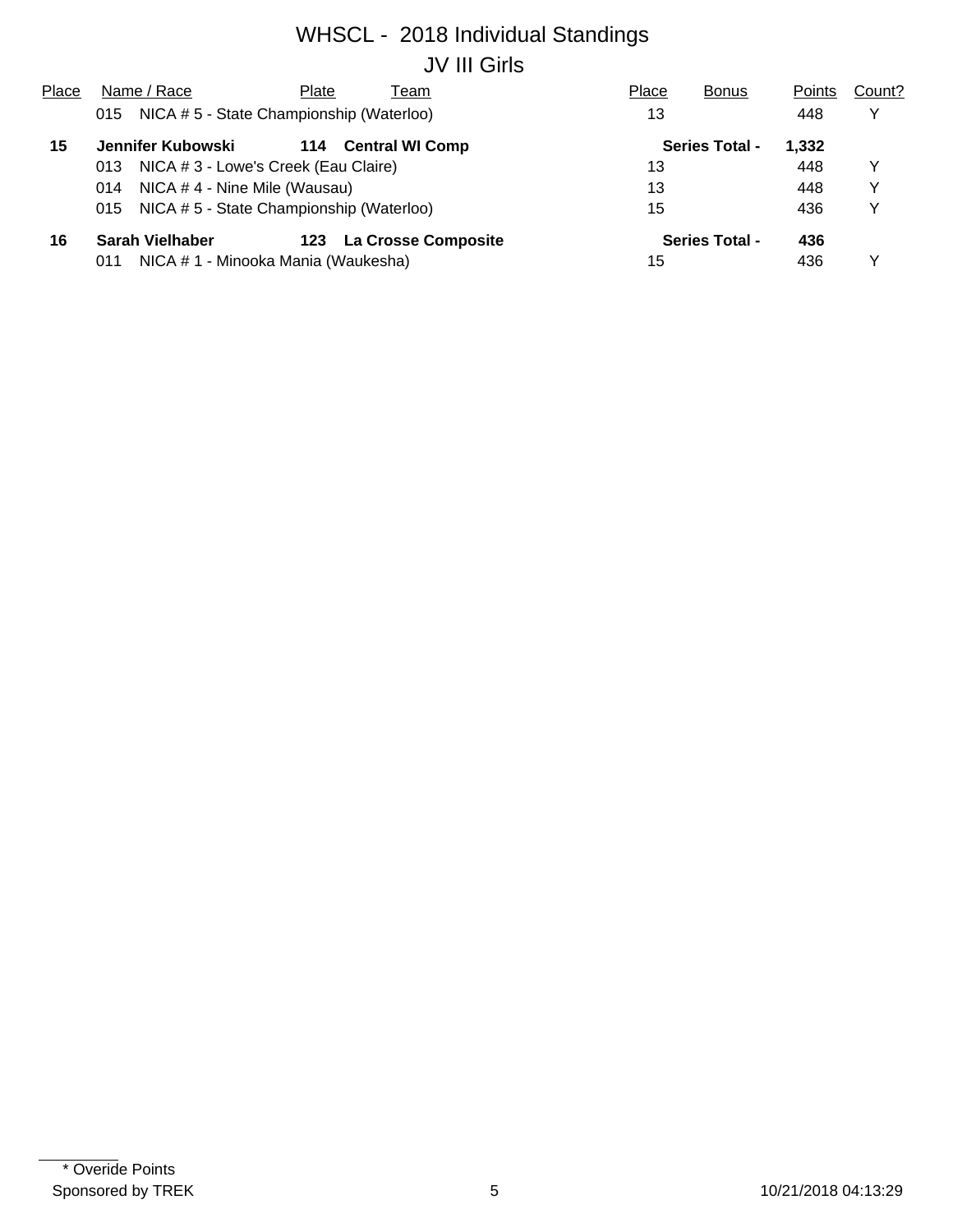# WHSCL - 2018 Individual Standings

JV II Girls

| Place                   | Name / Race<br>Plate<br><b>Team</b>                      | Place<br><b>Bonus</b>    | <b>Points</b> | Count? |
|-------------------------|----------------------------------------------------------|--------------------------|---------------|--------|
| $1$ $\bullet$           | <b>Ethel Karinen</b><br>422 906 Adventure Comp           | <b>Series Total -</b>    | 2,025         |        |
|                         | 011<br>NICA # 1 - Minooka Mania (Waukesha)               |                          | 500           | N      |
|                         | 012<br>NICA # 2 - Nordic Navigator (Mt. Morris)          |                          | 500           | Y      |
|                         | 013<br>NICA # 3 - Lowe's Creek (Eau Claire)              |                          | 500           | Y      |
|                         | 014<br>NICA #4 - Nine Mile (Wausau)                      |                          | 500           | Y      |
|                         | NICA # 5 - State Championship (Waterloo)<br>015          |                          | 500           | Υ      |
|                         | All Race Bonus                                           | 25                       | 25            | Y      |
| $\mathbf{2}$            | <b>Paula Urban</b><br>407<br><b>Westosha Comp IL</b>     | <b>Series Total -</b>    | 1,985         |        |
|                         | 011<br>NICA # 1 - Minooka Mania (Waukesha)               | $\overline{2}$           | 490           | Υ      |
|                         | 012<br>NICA # 2 - Nordic Navigator (Mt. Morris)          | $\overline{2}$           | 490           | Υ      |
|                         | 013<br>NICA # 3 - Lowe's Creek (Eau Claire)              | $\overline{2}$           | 490           | Y      |
|                         | 014<br>NICA #4 - Nine Mile (Wausau)                      | 4                        | 472           | N      |
|                         | NICA #5 - State Championship (Waterloo)<br>015           | $\overline{2}$           | 490           | Y      |
|                         | All Race Bonus                                           | 25                       | 25            | Υ      |
| 3                       | <b>Megan Seiler</b><br>403<br><b>Mukwonago HS</b>        | <b>Series Total -</b>    | 1,949         |        |
|                         | 011<br>NICA # 1 - Minooka Mania (Waukesha)               | 3                        | 481           | N      |
|                         | 012<br>NICA # 2 - Nordic Navigator (Mt. Morris)          | 3                        | 481           | Υ      |
|                         | 013<br>NICA # 3 - Lowe's Creek (Eau Claire)              | 3                        | 481           | Y      |
|                         | NICA #4 - Nine Mile (Wausau)<br>014                      | 3                        | 481           | Y      |
|                         | NICA #5 - State Championship (Waterloo)<br>015           | 3                        | 481           | Y      |
|                         | All Race Bonus                                           | 25                       | 25            | Υ      |
| 4                       | <b>Grace Dorsey</b><br>421<br><b>Rhinelander NW Comp</b> | <b>Series Total -</b>    | 1,881         |        |
|                         | NICA # 1 - Minooka Mania (Waukesha)<br>011               | 7                        | 448           | N      |
|                         | 012<br>NICA # 2 - Nordic Navigator (Mt. Morris)          | $\overline{7}$           | 448           | Υ      |
|                         | 013<br>NICA # 3 - Lowe's Creek (Eau Claire)              | 4                        | 472           | Y      |
|                         | 014<br>NICA #4 - Nine Mile (Wausau)                      | 5                        | 464           | Y      |
|                         | NICA #5 - State Championship (Waterloo)<br>015           | 4                        | 472           | Υ      |
|                         | All Race Bonus                                           | 25                       | 25            | Υ      |
| 5                       | <b>Zoe Neudorfer</b><br>414 Shorewood Greyhounds         | <b>Series Total -</b>    | 1,874         |        |
|                         | 012 NICA # 2 - Nordic Navigator (Mt. Morris)             | 6                        | 456           | Υ      |
|                         | NICA # 3 - Lowe's Creek (Eau Claire)<br>013              | 5                        | 464           | Υ      |
|                         | 014<br>NICA #4 - Nine Mile (Wausau)                      | $\overline{2}$           | 490           | Υ      |
|                         | 015<br>NICA #5 - State Championship (Waterloo)           | 5                        | 464           | Y      |
| 6                       | <b>Gwyneth Lowry</b><br>413<br><b>Rhinelander HS</b>     | <b>Series Total -</b>    | 1,827         |        |
|                         | 011<br>NICA # 1 - Minooka Mania (Waukesha)               | 8                        | 441           | Υ      |
|                         | 012<br>NICA # 2 - Nordic Navigator (Mt. Morris)          | $\overline{\mathcal{A}}$ | 472           | Υ      |
|                         | 013<br>NICA # 3 - Lowe's Creek (Eau Claire)              | 10                       | 427           | N      |
|                         | NICA #4 - Nine Mile (Wausau)<br>014                      | 8                        | 441           | Y      |
|                         | NICA #5 - State Championship (Waterloo)<br>015           | 7                        | 448           | Y      |
|                         | All Race Bonus                                           | 25                       | 25            | Y      |
| $\overline{\mathbf{r}}$ | Lexi Jorgensen<br>420<br><b>Mukwonago HS</b>             | <b>Series Total -</b>    | 1,812         |        |
|                         | NICA # 1 - Minooka Mania (Waukesha)<br>011               | 12                       | 414           | N      |
|                         | 012<br>NICA # 2 - Nordic Navigator (Mt. Morris)          | 8                        | 441           | Υ      |
|                         | 013<br>NICA # 3 - Lowe's Creek (Eau Claire)              | 6                        | 456           | Y      |
|                         | NICA #4 - Nine Mile (Wausau)<br>014                      | 9                        | 434           | Y      |
|                         | NICA #5 - State Championship (Waterloo)<br>015           | 6                        | 456           | Y      |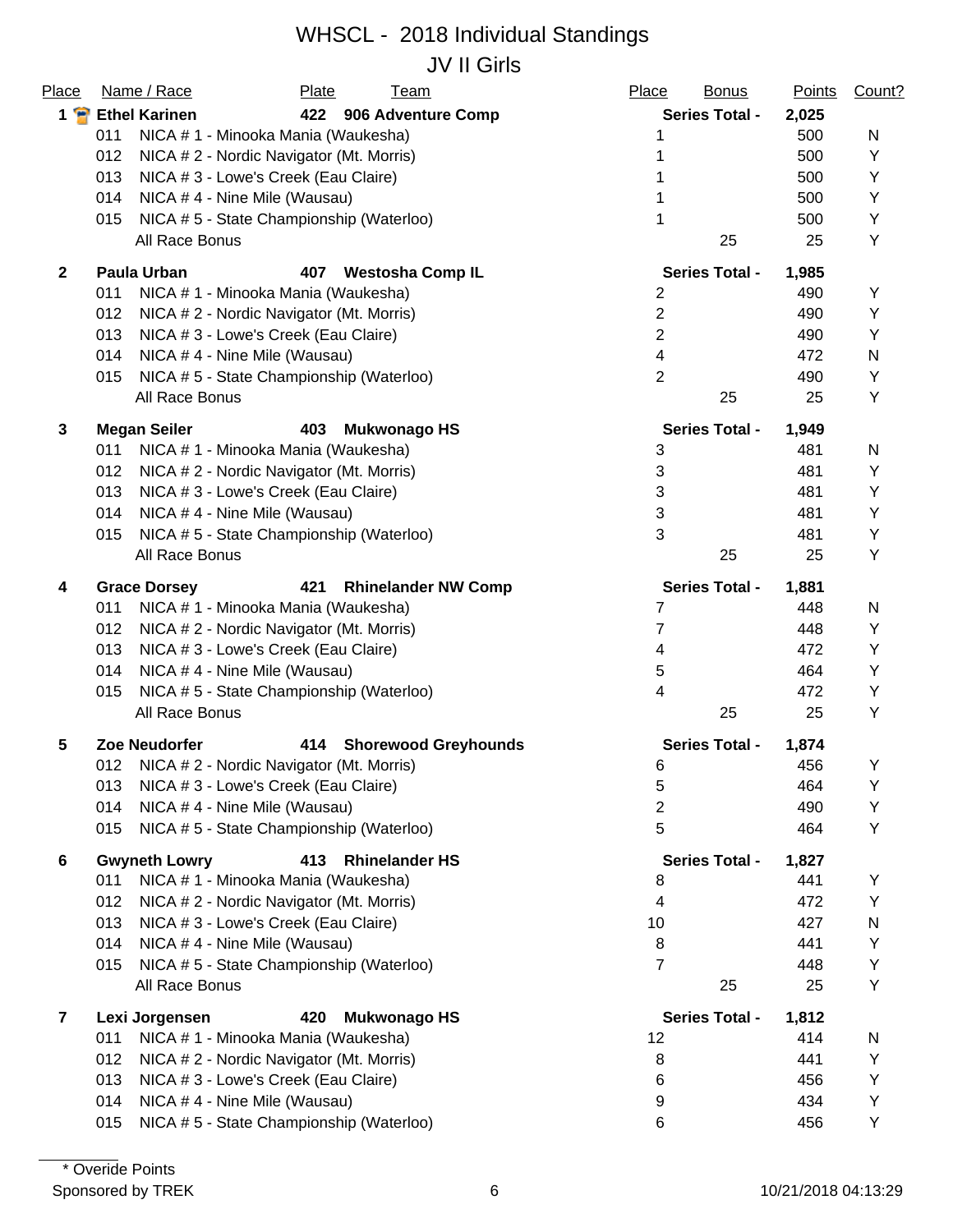## WHSCL - 2018 Individual Standings JV II Girls

| Place | Name / Race<br>All Race Bonus                   | Plate | <b>Team</b>                | Place          | <b>Bonus</b><br>25    | <b>Points</b><br>25 | Count?<br>Y |
|-------|-------------------------------------------------|-------|----------------------------|----------------|-----------------------|---------------------|-------------|
| 8     | <b>Kilyn Brabant</b>                            | 425   | <b>Green Bay Composite</b> |                | <b>Series Total -</b> | 1,767               |             |
|       | 011<br>NICA # 1 - Minooka Mania (Waukesha)      |       |                            | 4              |                       | 472                 | Y           |
|       | NICA # 3 - Lowe's Creek (Eau Claire)<br>013     |       |                            | 8              |                       | 441                 | Υ           |
|       | 014<br>NICA #4 - Nine Mile (Wausau)             |       |                            | 11             |                       | 420                 | Y           |
|       | NICA #5 - State Championship (Waterloo)<br>015  |       |                            | 9              |                       | 434                 | Y           |
| 9     | Katelyn Vaskovsky                               |       | 426 Westosha Comp IL       |                | <b>Series Total -</b> | 1,747               |             |
|       | 011<br>NICA # 1 - Minooka Mania (Waukesha)      |       |                            | 11             |                       | 420                 | N           |
|       | 012<br>NICA # 2 - Nordic Navigator (Mt. Morris) |       |                            | 9              |                       | 434                 | Y           |
|       | 013<br>NICA # 3 - Lowe's Creek (Eau Claire)     |       |                            | 9              |                       | 434                 | Υ           |
|       | NICA #4 - Nine Mile (Wausau)<br>014             |       |                            | 10             |                       | 427                 | Υ           |
|       | NICA #5 - State Championship (Waterloo)<br>015  |       |                            | 10             |                       | 427                 | Υ           |
|       | All Race Bonus                                  |       |                            |                | 25                    | 25                  | Y           |
| 10    | <b>Abby Gowan</b>                               | 406   | <b>Cambridge HS</b>        |                | <b>Series Total -</b> | 1,376               |             |
|       | 011<br>NICA # 1 - Minooka Mania (Waukesha)      |       |                            | 6              |                       | 456                 | Υ           |
|       | 012<br>NICA # 2 - Nordic Navigator (Mt. Morris) |       |                            | 5              |                       | 464                 | Υ           |
|       | NICA #4 - Nine Mile (Wausau)<br>014             |       |                            | 6              |                       | 456                 | Y           |
| 11    | <b>Miette Gosse</b>                             |       | 402 Fall Creek Comp        |                | <b>Series Total -</b> | 1,353               |             |
|       | 011<br>NICA # 1 - Minooka Mania (Waukesha)      |       |                            | 5              |                       | 464                 | Y           |
|       | NICA #4 - Nine Mile (Wausau)<br>014             |       |                            | $\overline{7}$ |                       | 448                 | Υ           |
|       | NICA # 5 - State Championship (Waterloo)<br>015 |       |                            | 8              |                       | 441                 | Y           |
| 12    | <b>Madesen Van Order</b>                        | 412   | <b>Rhinelander HS</b>      |                | <b>Series Total -</b> | 1,284               |             |
|       | 011<br>NICA # 1 - Minooka Mania (Waukesha)      |       |                            | 9              |                       | 434                 | Υ           |
|       | 013<br>NICA # 3 - Lowe's Creek (Eau Claire)     |       |                            | 7              |                       | 448                 | Υ           |
|       | NICA # 4 - Nine Mile (Wausau)<br>014            |       |                            | 14             |                       | 402                 | Υ           |
| 13    | <b>Annie Purisch</b>                            | 410   | <b>Lake Mills HS</b>       |                | <b>Series Total -</b> | 1,230               |             |
|       | 011<br>NICA # 1 - Minooka Mania (Waukesha)      |       |                            | 14             |                       | 402                 | Y           |
|       | 012<br>NICA # 2 - Nordic Navigator (Mt. Morris) |       |                            | 12             |                       | 414                 | Υ           |
|       | NICA #4 - Nine Mile (Wausau)<br>014             |       |                            | 12             |                       | 414                 | Υ           |
| 14    | <b>Emily Willis</b>                             |       | 428 Pewaukee MTB           |                | <b>Series Total -</b> | 1,212               |             |
|       | 012<br>NICA # 2 - Nordic Navigator (Mt. Morris) |       |                            | 13             |                       | 408                 | Υ           |
|       | 014<br>NICA #4 - Nine Mile (Wausau)             |       |                            | 15             |                       | 396                 | Υ           |
|       | NICA #5 - State Championship (Waterloo)<br>015  |       |                            | 13             |                       | 408                 | Y           |
| 14    | Kensa Koeppen                                   |       | 423 Fox Valley Composite   |                | <b>Series Total -</b> | 1,212               |             |
|       | NICA # 2 - Nordic Navigator (Mt. Morris)<br>012 |       |                            | 14             |                       | 402                 | Υ           |
|       | 014<br>NICA #4 - Nine Mile (Wausau)             |       |                            | 13             |                       | 408                 | Υ           |
|       | NICA # 5 - State Championship (Waterloo)<br>015 |       |                            | 14             |                       | 402                 | Υ           |
| 16    | Jaden Olski                                     | 427   | <b>Rhinelander HS</b>      |                | <b>Series Total -</b> | 847                 |             |
|       | 012<br>NICA # 2 - Nordic Navigator (Mt. Morris) |       |                            | 10             |                       | 427                 | Y           |
|       | NICA #5 - State Championship (Waterloo)<br>015  |       |                            | 11             |                       | 420                 | Υ           |
| 17    | <b>Kritika Gupta</b>                            |       | 424 Washington Cty Comp    |                | <b>Series Total -</b> | 828                 |             |
|       | NICA # 1 - Minooka Mania (Waukesha)<br>011      |       |                            | 13             |                       | 408                 | Y           |
|       | NICA # 2 - Nordic Navigator (Mt. Morris)<br>012 |       |                            | 11             |                       | 420                 | Υ           |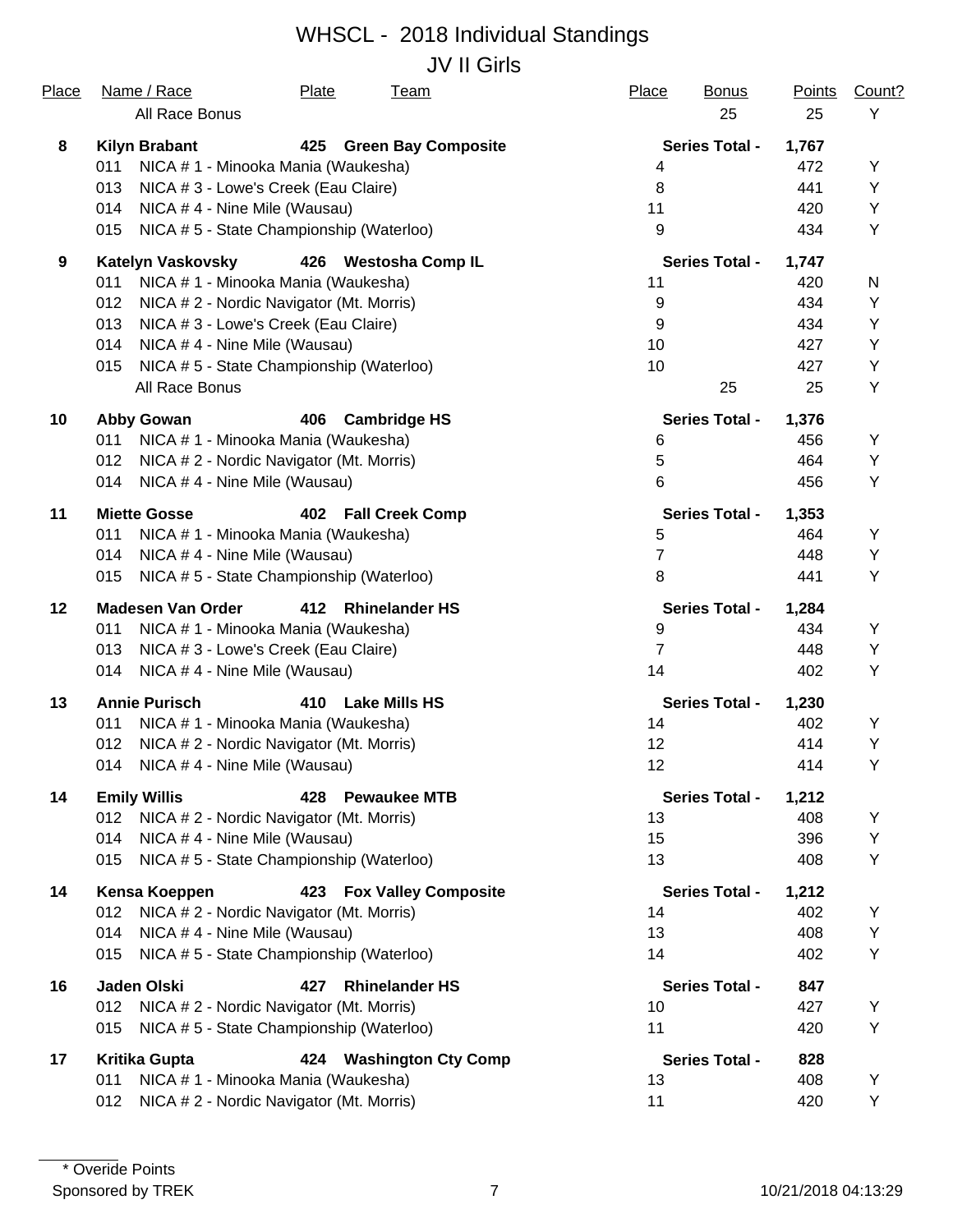# WHSCL - 2018 Individual Standings JV II Girls

| Place | Name / Race                                    | Plate | Геаm                       | Place | <b>Bonus</b>          | Points | Count? |
|-------|------------------------------------------------|-------|----------------------------|-------|-----------------------|--------|--------|
| 18    | <b>Isabelle Yuskis</b>                         | 409   | <b>Pewaukee MTB</b>        |       | <b>Series Total -</b> | 810    |        |
|       | NICA # 1 - Minooka Mania (Waukesha)<br>011     |       |                            | 15    |                       | 396    | Y      |
|       | NICA #5 - State Championship (Waterloo)<br>015 |       |                            | 12    |                       | 414    | v      |
| 19    | <b>Stella Mireles</b>                          | 405   | <b>MKE/Northshore Comp</b> |       | <b>Series Total -</b> | 427    |        |
|       | NICA # 1 - Minooka Mania (Waukesha)<br>011     |       |                            | 10    |                       | 427    | Y      |
| 20    | <b>Emily Kay</b>                               | 401   | <b>Rice Lake Composite</b> |       | <b>Series Total -</b> | 420    |        |
|       | NICA # 3 - Lowe's Creek (Eau Claire)<br>013    |       |                            | 11    |                       | 420    |        |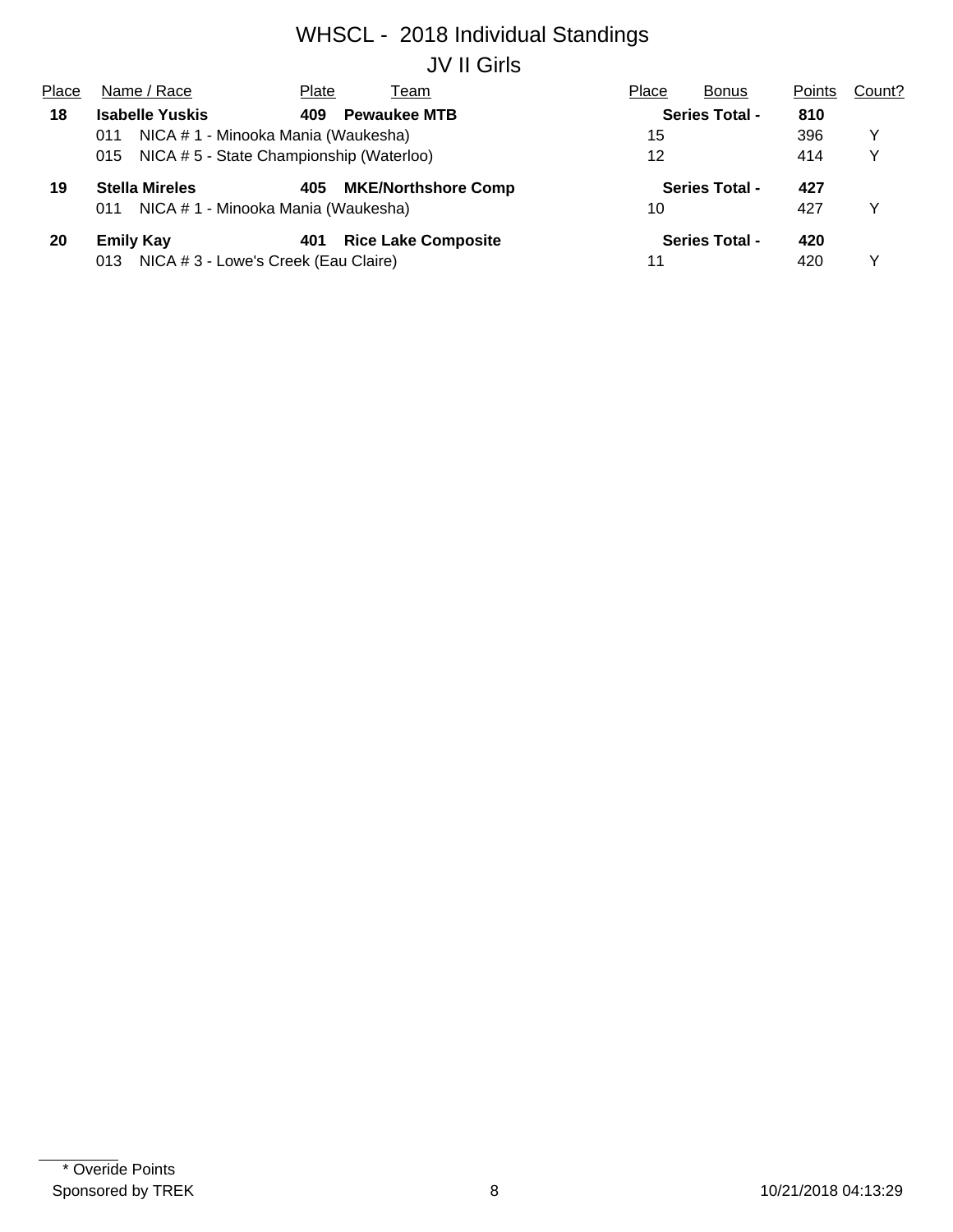#### WHSCL - 2018 Individual Standings Frosh Girls

| Place              | Name / Race<br><b>Plate</b><br><b>Team</b>              | Place<br><b>Bonus</b> | <b>Points</b> | Count? |
|--------------------|---------------------------------------------------------|-----------------------|---------------|--------|
| $1$ $\blacksquare$ | 702 Rhinelander NW Comp<br><b>Megan Lester</b>          | <b>Series Total -</b> | 1,995         |        |
|                    | 011<br>NICA # 1 - Minooka Mania (Waukesha)              | 2                     | 490           | Y      |
|                    | 012<br>NICA # 2 - Nordic Navigator (Mt. Morris)         | 1                     | 500           | Υ      |
|                    | 013<br>NICA # 3 - Lowe's Creek (Eau Claire)             | 2                     | 490           | Υ      |
|                    | 014<br>NICA #4 - Nine Mile (Wausau)                     | 3                     | 481           | N      |
|                    | 015<br>NICA #5 - State Championship (Waterloo)          | $\overline{2}$        | 490           | Υ      |
|                    | All Race Bonus                                          | 25                    | 25            | Υ      |
| $\mathbf{2}$       | <b>Katie Kopp</b><br>701<br><b>Fall Creek Comp</b>      | <b>Series Total -</b> | 1,986         |        |
|                    | 011<br>NICA # 1 - Minooka Mania (Waukesha)              | 5                     | 464           | N      |
|                    | 012<br>NICA # 2 - Nordic Navigator (Mt. Morris)         | $\overline{2}$        | 490           | Υ      |
|                    | 013<br>NICA # 3 - Lowe's Creek (Eau Claire)             | 1                     | 500           | Υ      |
|                    | NICA #4 - Nine Mile (Wausau)<br>014                     | 2                     | 490           | Υ      |
|                    | NICA #5 - State Championship (Waterloo)<br>015          | 3                     | 481           | Υ      |
|                    | All Race Bonus                                          | 25                    | 25            | Υ      |
| 3                  | <b>Josie Andre</b><br>732<br><b>Independent Racers</b>  | <b>Series Total -</b> | 1,981         |        |
|                    | 011<br>NICA # 1 - Minooka Mania (Waukesha)              | 1                     | 500           | Υ      |
|                    | 012<br>NICA # 2 - Nordic Navigator (Mt. Morris)         | 3                     | 481           | Υ      |
|                    | 014<br>NICA #4 - Nine Mile (Wausau)                     | 1                     | 500           | Υ      |
|                    | 015<br>NICA #5 - State Championship (Waterloo)          | 1                     | 500           | Υ      |
| 4                  | <b>Rhinelander HS</b><br><b>Sage Flory</b><br>716       | Series Total -        | 1,897         |        |
|                    | 011<br>NICA # 1 - Minooka Mania (Waukesha)              | 3                     | 481           | Υ      |
|                    | 012<br>NICA # 2 - Nordic Navigator (Mt. Morris)         | 4                     | 472           | Υ      |
|                    | 013<br>NICA # 3 - Lowe's Creek (Eau Claire)             | 4                     | 472           | Υ      |
|                    | 015<br>NICA #5 - State Championship (Waterloo)          | 4                     | 472           | Υ      |
| 5                  | <b>Lauren Maki</b><br>715<br><b>Marshfield</b>          | <b>Series Total -</b> | 1,889         |        |
|                    | NICA # 1 - Minooka Mania (Waukesha)<br>011              | 4                     | 472           | Y      |
|                    | 013<br>NICA # 3 - Lowe's Creek (Eau Claire)             | 3                     | 481           | Υ      |
|                    | 014<br>NICA #4 - Nine Mile (Wausau)                     | 4                     | 472           | Υ      |
|                    | 015<br>NICA #5 - State Championship (Waterloo)          | 5                     | 464           | Y      |
| 6                  | <b>Sylvie Panofsky</b><br><b>Madison East HS</b><br>726 | <b>Series Total -</b> | 1,849         |        |
|                    | 011<br>NICA # 1 - Minooka Mania (Waukesha)              | 10                    | 427           | N      |
|                    | 012<br>NICA # 2 - Nordic Navigator (Mt. Morris)         | 6                     | 456           | Υ      |
|                    | 013<br>NICA # 3 - Lowe's Creek (Eau Claire)             | 7                     | 448           | Υ      |
|                    | 014<br>NICA # 4 - Nine Mile (Wausau)                    | 5                     | 464           | Υ      |
|                    | NICA #5 - State Championship (Waterloo)<br>015          | 6                     | 456           | Υ      |
|                    | All Race Bonus                                          | 25                    | 25            | Υ      |
| 7                  | <b>Samantha Brooks</b><br>711<br><b>Westosha Comp</b>   | <b>Series Total -</b> | 1,790         |        |
|                    | 011<br>NICA # 1 - Minooka Mania (Waukesha)              | 13                    | 408           | N      |
|                    | 012<br>NICA # 2 - Nordic Navigator (Mt. Morris)         | 11                    | 420           | Υ      |
|                    | 013<br>NICA # 3 - Lowe's Creek (Eau Claire)             | 6                     | 456           | Υ      |
|                    | 014<br>NICA # 4 - Nine Mile (Wausau)                    | 7                     | 448           | Υ      |
|                    | NICA #5 - State Championship (Waterloo)<br>015          | 8                     | 441           | Υ      |
|                    | All Race Bonus                                          | 25                    | 25            | Υ      |
| 8                  | <b>Helena Maki</b><br><b>Hayward HS</b><br>706          | <b>Series Total -</b> | 1,782         |        |
|                    | NICA # 1 - Minooka Mania (Waukesha)<br>011              | 12                    | 414           | N      |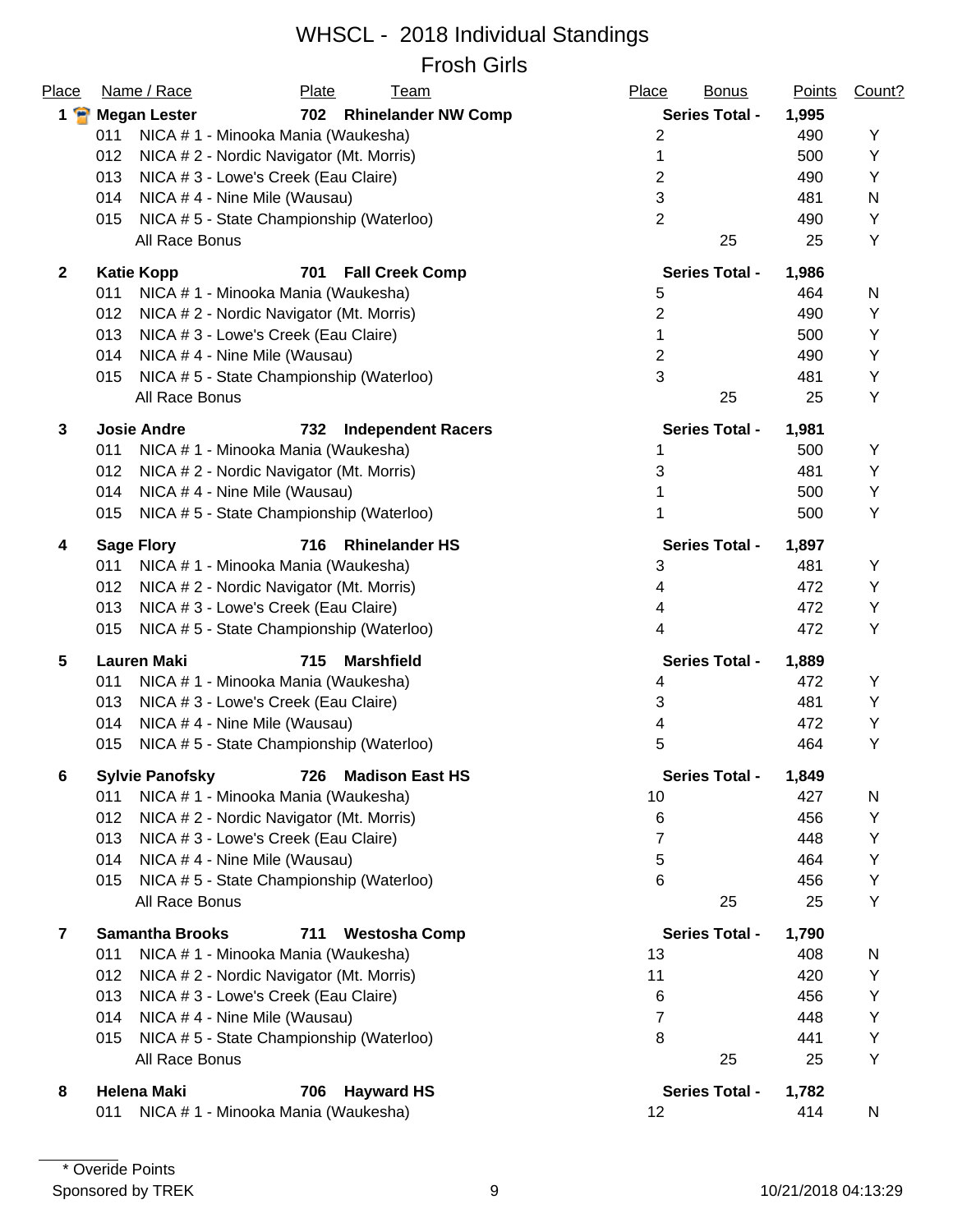#### WHSCL - 2018 Individual Standings Frosh Girls

| Place | Name / Race<br>Plate<br><u>Team</u>                      | Place<br><b>Bonus</b> | Points | Count? |
|-------|----------------------------------------------------------|-----------------------|--------|--------|
|       | 012<br>NICA # 2 - Nordic Navigator (Mt. Morris)          | 9                     | 434    | Υ      |
|       | 013<br>NICA # 3 - Lowe's Creek (Eau Claire)              | 9                     | 434    | Y      |
|       | 014<br>NICA #4 - Nine Mile (Wausau)                      | 8                     | 441    | Y      |
|       | NICA #5 - State Championship (Waterloo)<br>015           | $\overline{7}$        | 448    | Y      |
|       | All Race Bonus                                           | 25                    | 25     | Y      |
| 9     | <b>Lily Blaszczak</b><br>724<br><b>Central WI Comp</b>   | <b>Series Total -</b> | 1,769  |        |
|       | 011<br>NICA # 1 - Minooka Mania (Waukesha)               | 11                    | 420    | Y      |
|       | 012<br>NICA # 2 - Nordic Navigator (Mt. Morris)          | 13                    | 408    | N      |
|       | 013<br>NICA # 3 - Lowe's Creek (Eau Claire)              | 8                     | 441    | Y      |
|       | 014<br>NICA #4 - Nine Mile (Wausau)                      | 6                     | 456    | Υ      |
|       | NICA #5 - State Championship (Waterloo)<br>015           | 10                    | 427    | Υ      |
|       | All Race Bonus                                           | 25                    | 25     | Υ      |
| 10    | <b>Emma Kinnamon</b><br>703<br><b>Sauk Prairie HS</b>    | <b>Series Total -</b> | 1,759  |        |
|       | 011<br>NICA # 1 - Minooka Mania (Waukesha)               | $\overline{7}$        | 448    | Y      |
|       | 012<br>NICA # 2 - Nordic Navigator (Mt. Morris)          | 10                    | 427    | Y      |
|       | NICA # 3 - Lowe's Creek (Eau Claire)<br>013              | 5                     | 464    | Y      |
|       | NICA #5 - State Championship (Waterloo)<br>015           | 11                    | 420    | Y      |
| 11    | <b>Gracelyn Smith</b><br>714 Lake Mills HS               | <b>Series Total -</b> | 1,707  |        |
|       | NICA # 1 - Minooka Mania (Waukesha)<br>011               | 6                     | 456    | Y      |
|       | 012<br>NICA # 2 - Nordic Navigator (Mt. Morris)          | 5                     | 464    | Y      |
|       | 014<br>NICA #4 - Nine Mile (Wausau)                      | 14                    | 402    | Y      |
|       | NICA #5 - State Championship (Waterloo)<br>015           | 17                    | 385    | Y      |
| 12    | <b>Genevieve Dockry</b><br>717<br><b>Madison West HS</b> | <b>Series Total -</b> | 1,664  |        |
|       | 011<br>NICA # 1 - Minooka Mania (Waukesha)               | 17                    | 385    | N      |
|       | NICA # 2 - Nordic Navigator (Mt. Morris)<br>012          | 14                    | 402    | Y      |
|       | 013<br>NICA # 3 - Lowe's Creek (Eau Claire)              | 10                    | 427    | Y      |
|       | 014<br>NICA #4 - Nine Mile (Wausau)                      | 11                    | 420    | Y      |
|       | NICA #5 - State Championship (Waterloo)<br>015           | 16                    | 390    | Y      |
|       | All Race Bonus                                           | 25                    | 25     | Y      |
| 13    | 723 Ozaukee Composite<br><b>Erin Hong</b>                | <b>Series Total -</b> | 1,645  |        |
|       | 011<br>NICA # 1 - Minooka Mania (Waukesha)               | 15                    | 396    | Υ      |
|       | 012<br>NICA # 2 - Nordic Navigator (Mt. Morris)          | 12                    | 414    | Υ      |
|       | NICA #4 - Nine Mile (Wausau)<br>014                      | 10                    | 427    | Υ      |
|       | NICA #5 - State Championship (Waterloo)<br>015           | 13                    | 408    | Y      |
| 14    | <b>Greta Speckeen</b><br>722 La Crosse Logan HS          | <b>Series Total -</b> | 1,609  |        |
|       | 011<br>NICA # 1 - Minooka Mania (Waukesha)               | 18                    | 380    | N      |
|       | 012<br>NICA # 2 - Nordic Navigator (Mt. Morris)          | 15                    | 396    | Υ      |
|       | 013<br>NICA # 3 - Lowe's Creek (Eau Claire)              | 15                    | 396    | Y      |
|       | 014<br>NICA #4 - Nine Mile (Wausau)                      | 15                    | 396    | Υ      |
|       | NICA #5 - State Championship (Waterloo)<br>015           | 15                    | 396    | Y      |
|       | All Race Bonus                                           | 25                    | 25     | Y      |
| 15    | <b>Mia Taggett</b><br><b>Lake Ctry Composite</b><br>734  | <b>Series Total -</b> | 1,587  |        |
|       | 011<br>NICA # 1 - Minooka Mania (Waukesha)               | 19                    | 375    | N      |
|       | NICA # 2 - Nordic Navigator (Mt. Morris)<br>012          | 16                    | 390    | Υ      |
|       | NICA # 3 - Lowe's Creek (Eau Claire)<br>013              | 14                    | 402    | Υ      |